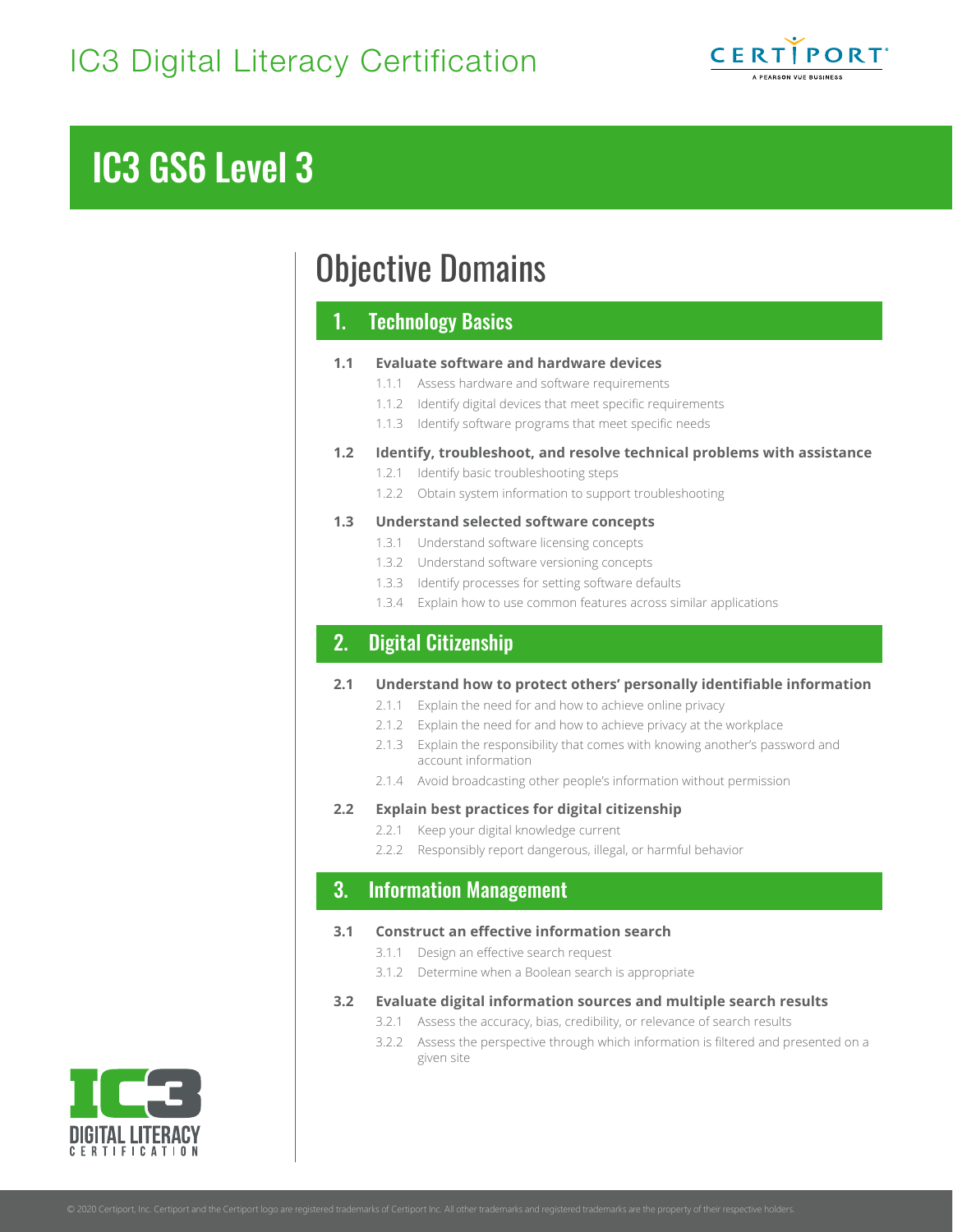## IC3 GS6 Level 3

## 4. Content Creation

| Create, edit, and publish or present original digital media content<br>4.1 |  |
|----------------------------------------------------------------------------|--|
|----------------------------------------------------------------------------|--|

- 4.1.1 Capture and edit video and audio content and images
- 4.1.2 Finalize and distribute video and audio content and images
- 4.1.3 Consider the audience and purpose when determining what to distribute

#### **4.2 Represent data visually**

- 4.2.1 Identify the appropriate visual formats to express various data sets
- 4.2.2 Produce business graphics by using productivity software
- 4.2.3 Build tables, charts, and visual representations of raw data
- 4.2.4 Compose procedural flowcharts and instructions

#### **4.3 Manage digital information and files**

- 4.3.1 Identify the principles of cloud versioning
- 4.3.2 Consider variables when delivering digital content

#### **4.4 Be aware of challenges and solutions for accessibility**

- 4.4.1 Explain the effects of color contrast on the visually impaired
- 4.4.2 Explain the importance of font size and selection
- 4.4.3 Explain what readability is and how it is achieved
- 4.4.4 Explain what alt text is and how it is used

#### **4.5 Apply intellectual property standards**

- 4.5.1 Implement intellectual property guidelines for reusing another's work
- 4.5.2 Explain how to protect individual and corporate intellectual property

#### **4.6 Plan and manage a cyclical design process for digital projects**

- 4.6.1 Identify requirements , consider design restraints, generate ideas, test theories
- 4.6.2 Develop, test, and refine prototypes

## 5. Communication

#### **5.1 Manage interpersonal digital communications**

- 5.1.1 Identify strategies to clarify ambiguity in digital communications
- 5.1.2 Customize the message and medium for a specific audience
- 5.1.3 Engage with people in ways that broaden mutual understanding and learning

#### **5.2 Communicate with others to identify and understand issues**

- 5.2.1 Work with internal team members to identify and understand issues
- 5.2.2 Interact appropriately with external clients to identify and understand issues

### 6. Collaboration

#### **6.1 Collaborate with others to resolve issues**

- 6.1.1 Work with internal team members to resolve issues
- 6.1.2 Interact appropriately with external clients to resolve issues
- **6.2 Contribute constructively to project teams**